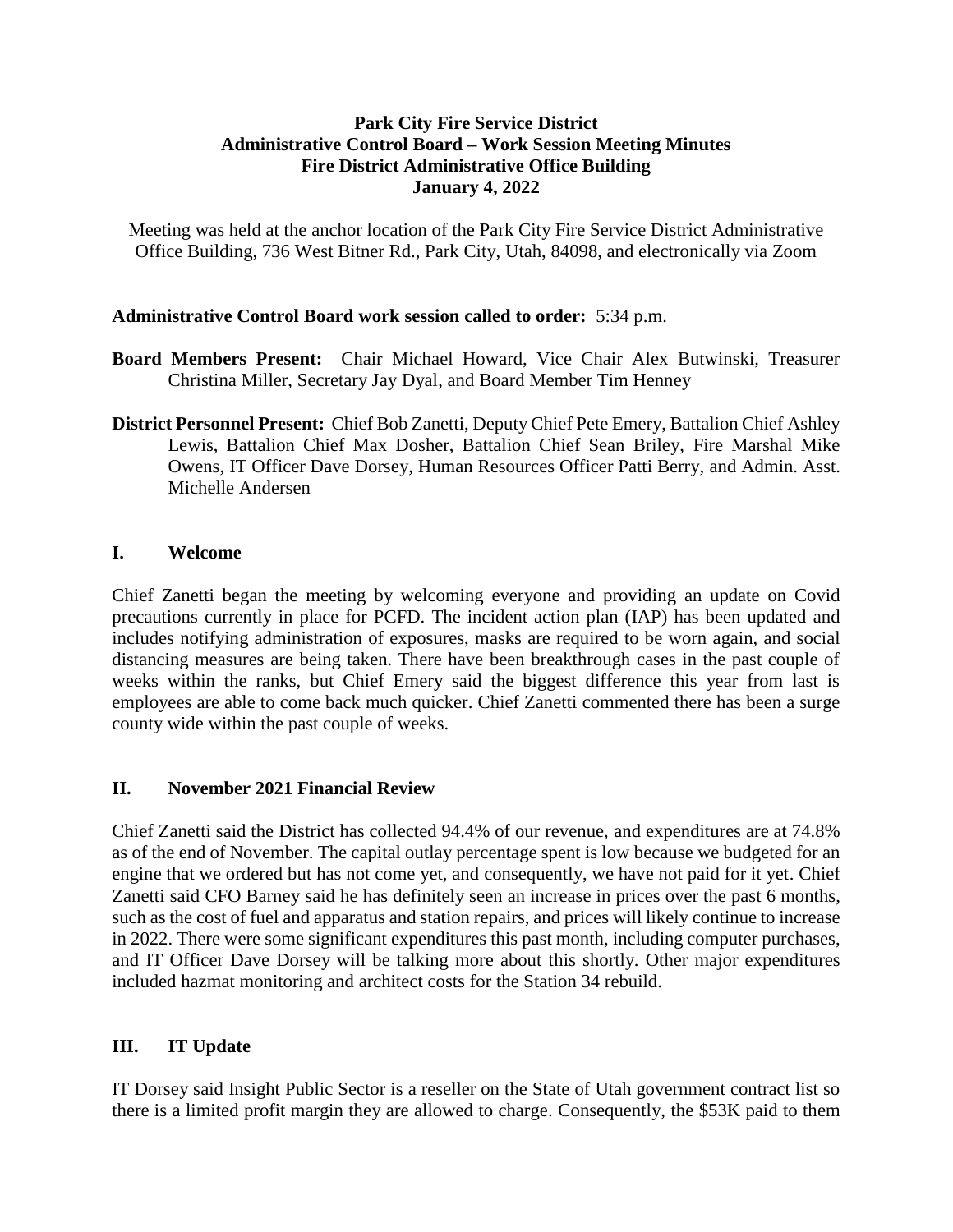in December sounds like a lot of money, but we got a good deal from them on laptops for the ambulances. The laptops are used for computer-aided dispatch and patient care reporting, and they must be durable. Input was received from the crews on the features they most wanted in these laptops, and a few different models were field-tested to see which worked the best. The computers selected are able to switch to a tablet, which is a feature the crews desired, and they do not have top-heavy characteristics like many other 2-in-1 computers do that makes them susceptible to tipping over while trying to type on them. They operate off of the Wi-Fi in the truck. IT Dorsey said the base price is about \$3K apiece and we added on 5-year protection plans for each of them.

IT Dorsey said all the ambulance computers were replaced at the same time instead of phasing it out over a few years because the power supply for the computers in the ambulances are specific to the laptop. Ambulances get swapped out all the time between stations, and it is much easier if the power supplies are all the same. Treasurer Miller asked what happens to the old computers, and IT Dorsey replied they get sent to other Summit County agencies if they need them or to surplus agencies.

One of the other major purchases in December was \$28K paid to SHI International Corp, another reseller agency, and this was for desktop computers. Every station has 2 PCs, and these and the desktops in Fire Prevention had not been replaced since 2012-2013. The old computers were updated as much as possible until new technology would no longer allow it, and there was money in the budget this year to make the upgrade so new PCs were purchased.

# **IV. Election of 2022 ACB Officers**

Chief Zanetti commented in the past, Board members have kept their positions for 2 years, and unless the Board had any concerns with this, the members can retain their current positions for 2022. Treasurer Miller asked if there has been any change regarding the Park City representative, and Board Member Henney replied the new assignment will be made during the Park City Council's retreat, which is currently scheduled for February.

## **V. Other Divisional Updates**

Chief Zanetti commented he, Chair Howard, and Vice Chair Butwinski attended a meeting with the County Council on December 17 regarding where the District is headed for 2022. There were some questions regarding employee housing and wildland issues, and the North Summit Fire situation was also discussed.

FM Owens said a couple years ago the District was approached by the County regarding the feasibility of creating an ordinance requiring Summit County residents to harden their homes and maintain defensible space around it. There were several problems identified with moving ahead with the idea, and the County has asked the county attorneys to write an opinion regarding whether or not we have the authority to enforce those types of rules. FM Owens spent some time on the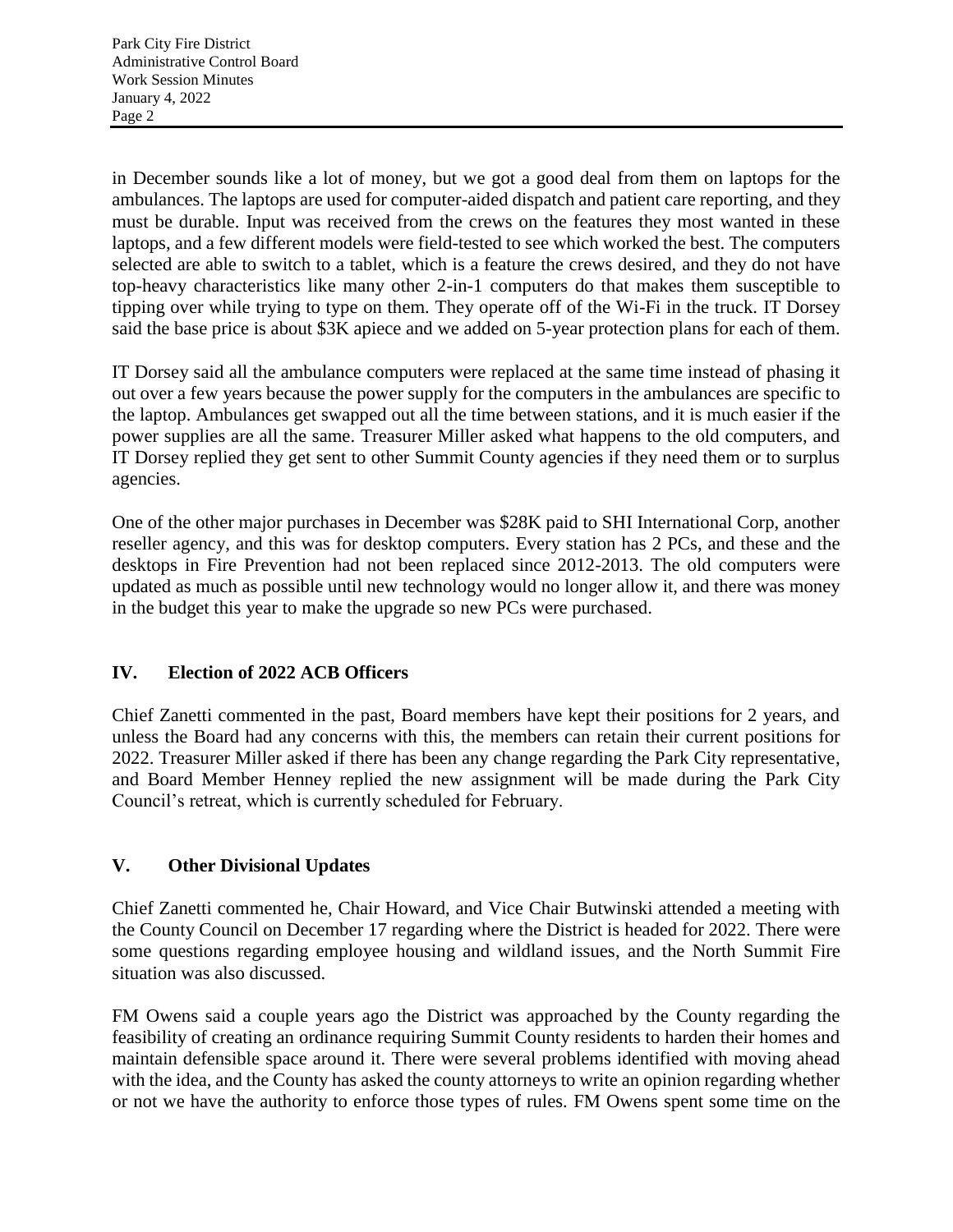phone today with the attorneys going over state law and fire and wildland interface codes, and what we can and cannot do under those codes and laws.

Treasurer Miller asked if the attorneys were asking if PCFD could enforce the ordinance if it was passed, and FM Owens replied that is part of it, but they also want to know if the County has the authority to create such an ordinance. Treasurer Miller asked if PCFD told the County how hard it would be for PCFD to enforce this ordinance, and Chief Zanetti replied we did. FM Owens said the County was informed it would cost around \$2M a year just for the inspection aspect of such an ordinance, and that is if every building is inspected. That amount does not include enforcement or legal challenge costs that would be associated with the ordinance. FM Owens said anyone who has further questions regarding this can get in touch with him.

# **VI. EMS Subcommittee Update**

Chief Zanetti said Matt Leavitt, the Summit County CFO, was a guest at the December EMS Subcommittee meeting. There have been many questions regarding financing and budgeting of EMS if Summit County approaches the cities to provide their own services. Matt was able to answer some of the questions Mayor McCormick and others had, and he also provided insight on how the budgeting process works and where the money comes from for PCFD to operate EMS. Chief Zanetti said Matt said approximately 1% of the general fund is used to fund EMS, it is not much. Chief Lewis said the discussion for the January meeting will include how to split EMS up between entities and how to finance it.

## **VII. 2022 Recruit Class**

HR Berry said the written test will be administered on January 12, interviews will be held January 13-15, and the physical test will be held on January 15. Camp will start March 16 and will conclude around June 16. Chief Emery said a few of our full-time AEMTs will test and he believes they will get through the process, and this will be encouraging to others who join PCFD in the capacity of a full-time AEMT and have hopes of becoming a firefighter.

Chief Zanetti said it seems hard to believe we are already testing again, but there are at least 5 individuals who could retire in 2022 and we need to stay on top of staffing. He said we have taken recommendations from the Board and personnel within PCFD, and there will be a physical test orientation day and we will have a female on the interview board. Vice Chair Butwinski asked if it would be better to have those from PCFD on the interview board dress in business casual attire instead of a uniform. Chief Zanetti said when he interviewed, it was impressive to see a battalion chief in uniform and it is a matter of pride. He said the interview board receives direction on how to conduct the interviews, such as not being intimidating, etc.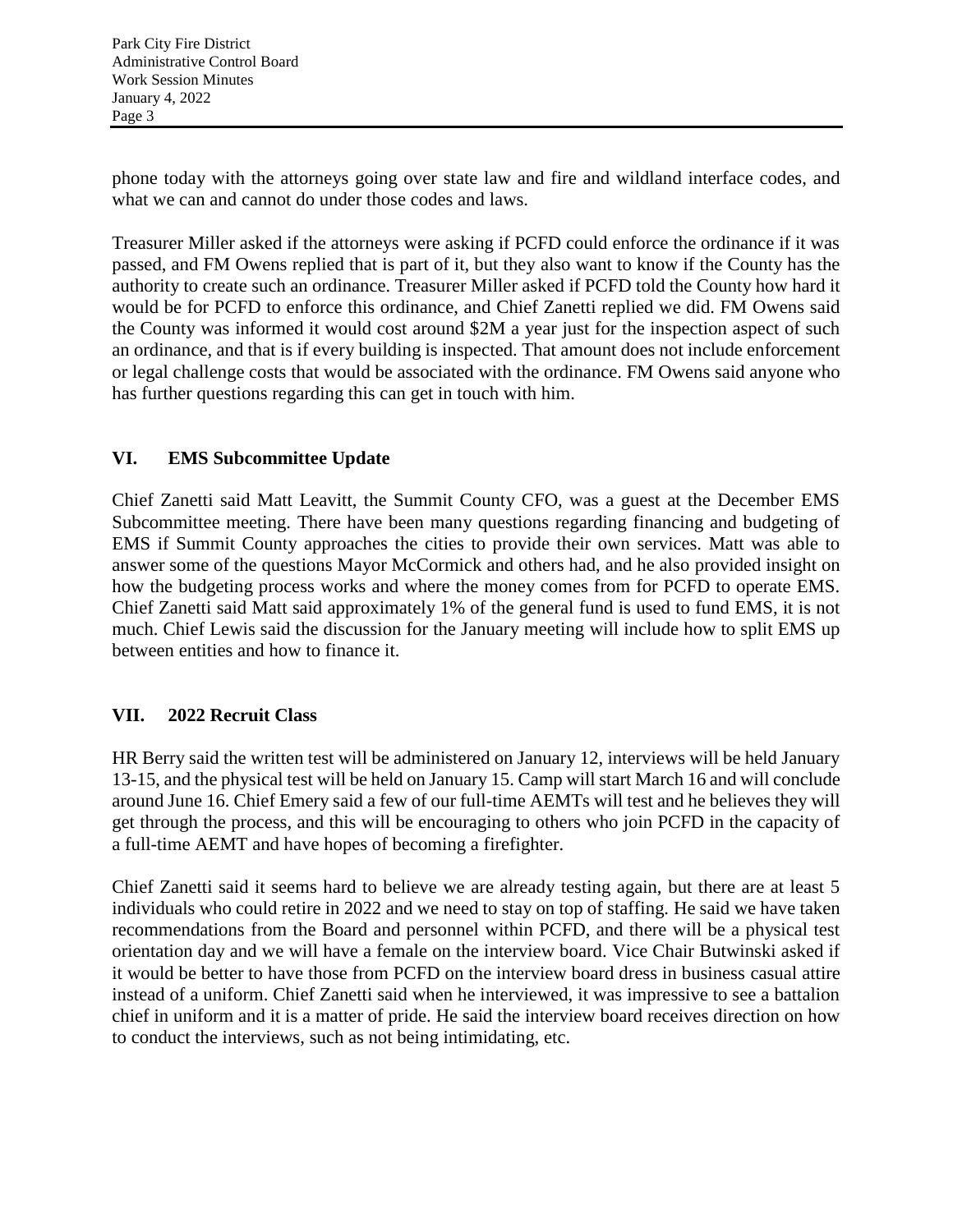# **VIII. Station 34 Update**

Chief Zanetti presented images of what Station 34 will look like and commented the color scheme and logo will be slightly different than what the images show. The architect will be working with interior designers for interior details such as cabinets and carpet colors. The flag pole will not be located on the building as originally planned, it will be set on the ground next to the station. Final approval is still pending from Park City, and once it is received, we will start getting construction bids. The temporary housing is set with the exception of the sewer line, and Logistics Officer Colgan and Chief Emery are working on that. Chief Zanetti said he hopes to start the tear-down of the old station at the end of April, and he will keep the Board updated as the project moves forward.

Treasurer Miller asked about the possibility of building employee housing near the Fleet Services Building as discussed last year, and Chief Zanetti replied there is no activity on that issue right now. Treasurer Miller asked if there was any benefit in notifying community members that essential service workers here could use housing and putting a list together of community members who have accommodations available and are willing to rent them out for temporary housing at a reduced rate. It could be a pool of people to whom we could reach out when we have essential services workers, such as firefighters, who need housing.

Treasurer Miller said PCFD could partner with other agencies, such as law enforcement, and put requests in the newspaper or KCPW for short- or long-term housing needs. She said there could be community members who want to help but have never thought of this option. Chief Zanetti said it is a good idea, and we have partnered with UOP in the past to provide temporary housing. FM Owens mentioned another workforce housing project near Canyons coming online in May or June that we might be able to tie into.

Chief Zanetti said PCFD loses firefighters after they have been renting here for a couple of years and decide they want to buy a place, and they find they can buy something in Lehi or elsewhere for much cheaper than Park City. Then, after a year or two of making the commute to Park City, they decide to look at agencies closer to where they live where they can make the same money and have more home time, and they leave. Board Member Henney said that scenario needs to be explained to the councils or any other group of authority that has anything to do with housing in the community.

## **IX. TPT Assessment**

Chief Emery said he has had in-depth discussions with Dr. DiVico, who helped create the validated task performance test (TPT), and County Attorney Jami Brackin regarding reassessing the TPT. The overall feeling from those discussions is making sure we as the organization and our legal representation is comfortable with what we are doing, and Jami Brackin said she is very comfortable with our current TPT process. She said the process should always be reevaluated periodically both internally with PCFD as well as with the Summit County Attorney's Office, but she does not feel we are in a position where we need to perform a reassessment right now, and Dr. DiVico echoed these sentiments.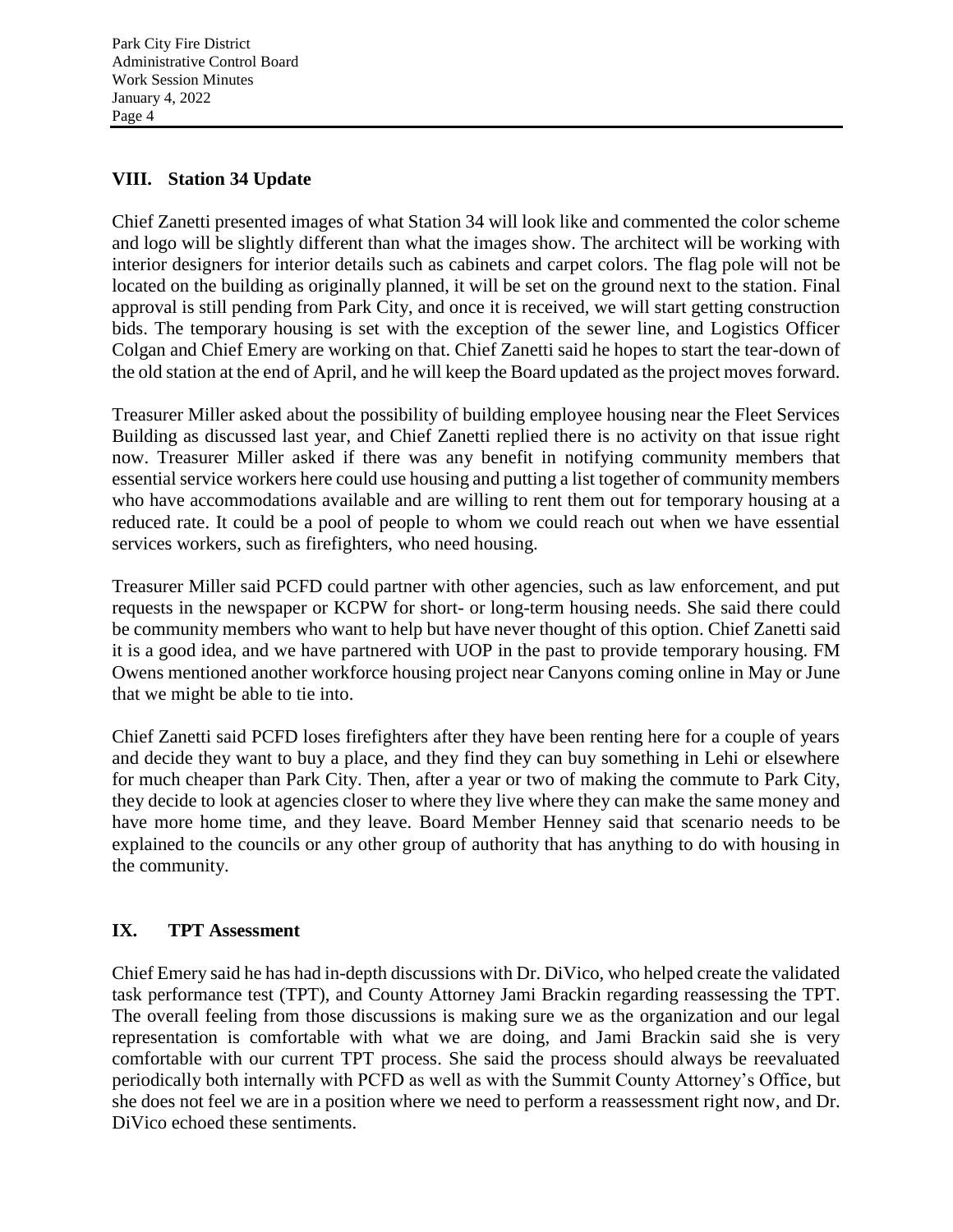Chief Emery said the new TPT orientation firefighter applicants can participate in prior to the actual test date should help applicants better prepare for the test and eliminate some of the anxiety related to having to take the test without having run through it first. He will be having future meetings with County Attorney Margaret Olson, who will be taking over for Jami Brackin when she leaves, to make sure we continue to stay on the right track with the TPT.

# **X. Policy Review**

Policy review was tabled until the February Board meeting.

**Work Session Concluded:** 6:32 p.m.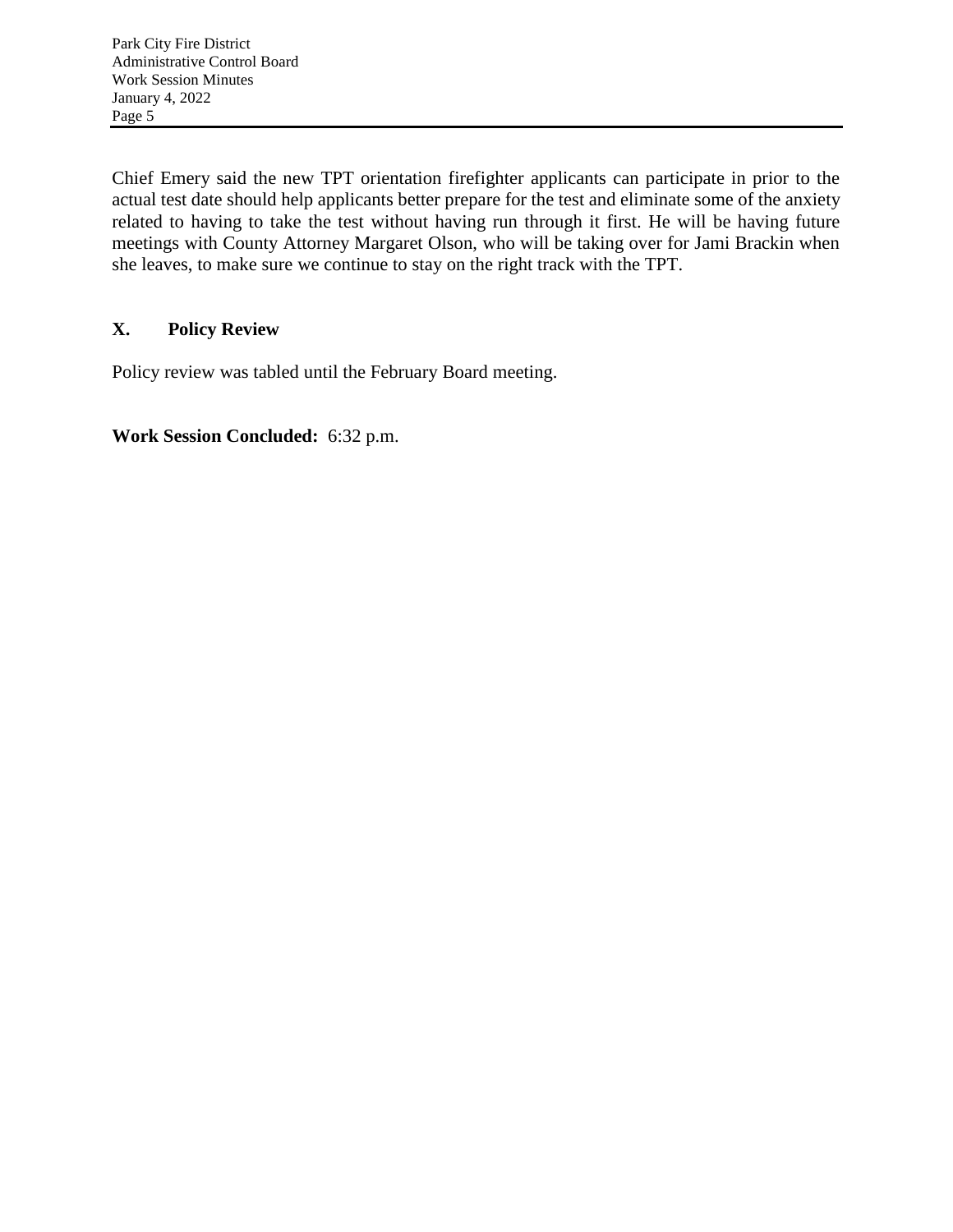### **Park City Fire Service District Administrative Control Board – Regular Meeting Minutes Fire District Administrative Office Building January 4, 2022**

Meeting was held at the anchor location of the Park City Fire Service District Administrative Office Building, 736 West Bitner Rd., Park City, Utah, 84098, and electronically via Zoom

### **Administrative Control Board regular meeting called to order: 6:32 p.m.**

- **Board Members Present:** Chair Michael Howard, Vice Chair Alex Butwinski, Treasurer Christina Miller, Secretary Jay Dyal, and Board Member Tim Henney
- **District Personnel Present:** Chief Bob Zanetti, Deputy Chief Pete Emery, Battalion Chief Ashley Lewis, Battalion Chief Max Dosher, Battalion Chief Sean Briley, Fire Marshal Mike Owens, Human Resources Officer Patti Berry, and Admin. Asst. Michelle Andersen

## **I. Roll Call**

Chair Howard began the meeting by conducting a roll call.

### **II. Approval of December 7, 2021, Meeting Minutes**

Vice Chair Butwinski made a motion to approve the minutes of the December 7, 2021, Administrative Control Board meeting. The motion was seconded by Board Member Henney and passed unanimously, 4-0. Secretary Dyal abstained from voting, as he was not present during the December 7, 2021, meeting.

### **III. Public Input**

There was no public input.

### **IV. Board Member Reports and Business**

### **A. Correspondence**

There was no discussion of the correspondence. Chief Zanetti commented a donation to the District was made today and he will post it for next month.

### **B. Financial**

There was no discussion of the financial reports.

### **V. Old Business**

There was not any old business.